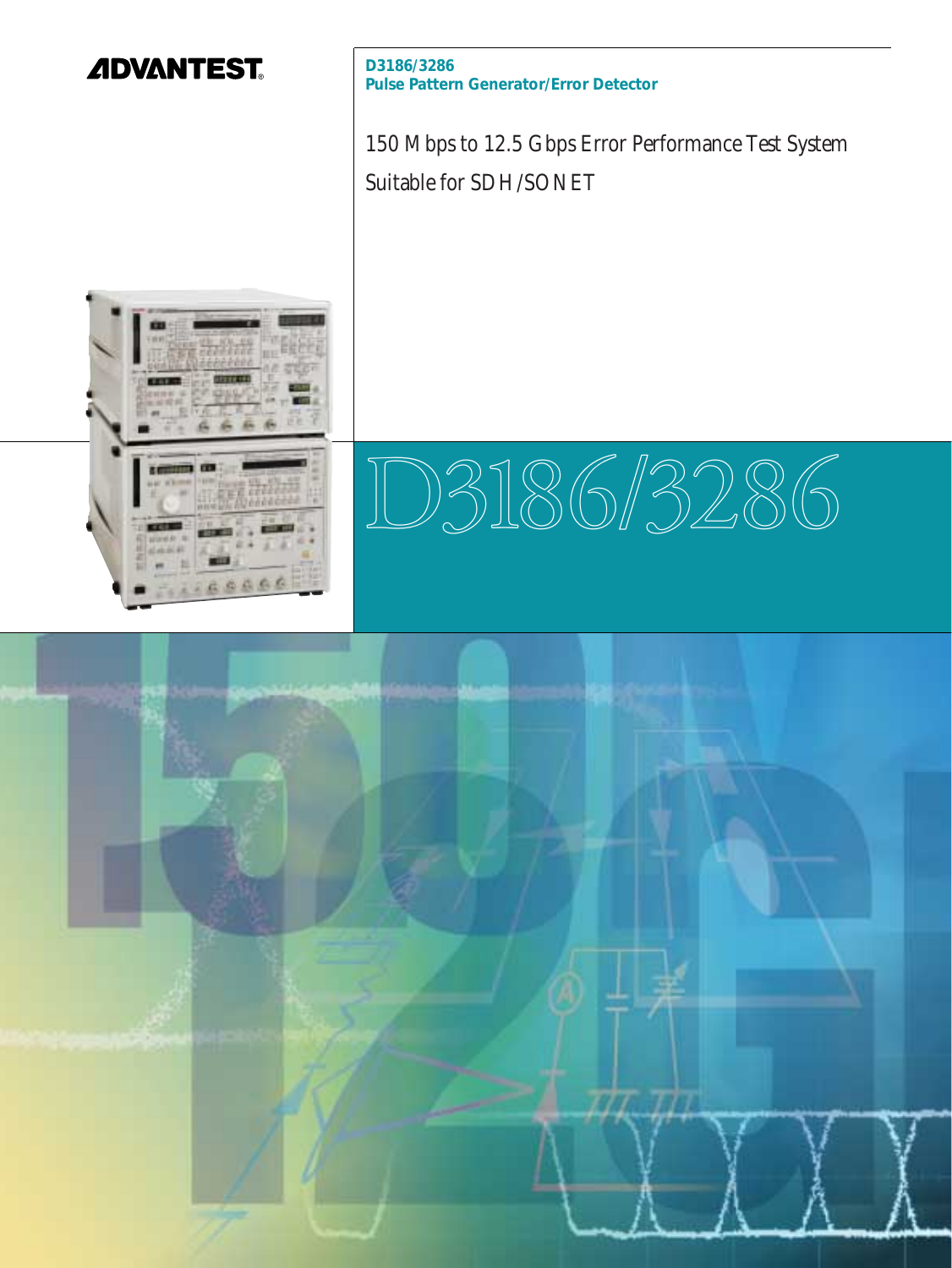**To accommodate transmission of large-capacity information in the coming multimedia generation, ultra high-speed digital telecommunications networks are being constructed. For evaluation and analysis of O/E and E/O modules and ultra high-speed logic devices used for multiplexers and repeaters for telecommunications systems, a signal source with high speed and high quality is necessary. The D3186 Pulse Pattern Generator/D3286 Error Detector offers excellent waveforms with high speed and high quality and diverse error detecting functions in an operating frequency range from 150 Mbps to 12.5 Gbps. In addition, with the 8 M-bit large capacity memory and ADVANTEST's unique frame pattern generation function, the D3186/D3286 is a new generation of error performance test system which is compatible with STM-1 (155.52 Mbps) to STM-64 (9.95 Gbps) in SDH/SONET.**

# **Features**

## **D3186 Pulse Pattern Generator**

- 7**Excellent waveform quality**
- 7**Generation of SDH/SONET frame patterns (mixed patterns) which are close to actual data**
- 7**8 M-bit memory, 31 stages for PRBS**
- 7**Multi-channel output : 2 data channels, 3 clock channels, and 7 sub-rate channels**
- 7**Cross point variable for output waveform**
- 7**Burst signal output**
- 7**3 Vp-p outputs, effective for EA modulators, etc. (option)**

#### **D3286 Error Detector**

- 7**SDH/SONET frame synchronization suitable for system evaluation**
- 7**Error detection with area specification effective for SDH frame and ATM cell measurement**
- 7**Burst data measurement effective for loop-back test**
- 7**Auto search function which adjusts the most appropriate timing and voltage**
- 7**Monitor output of data and clock**
- 7**FD drive for storing measurement results and setup data**
- 7**GUI environment realizing easy and legible operating environment**

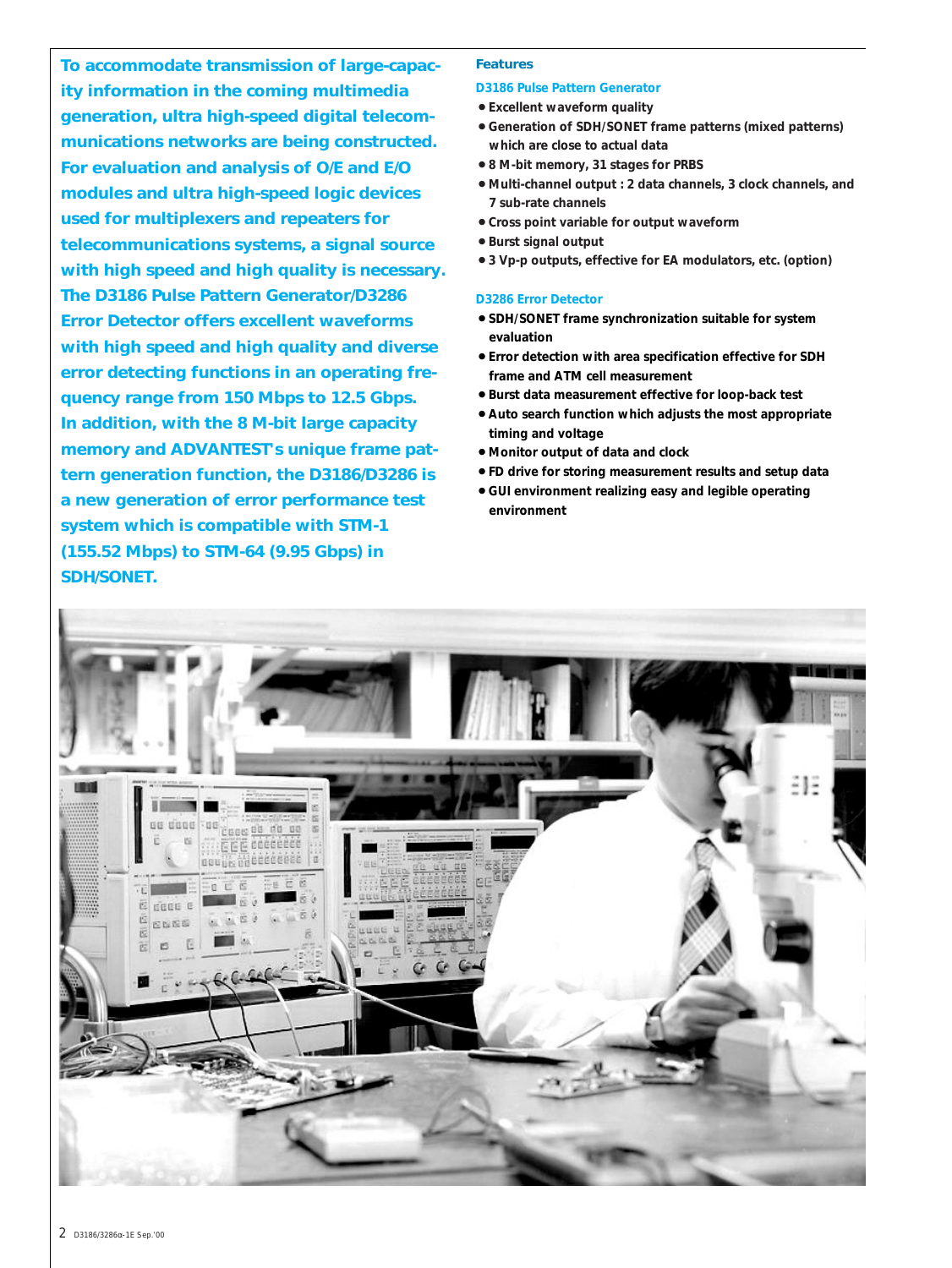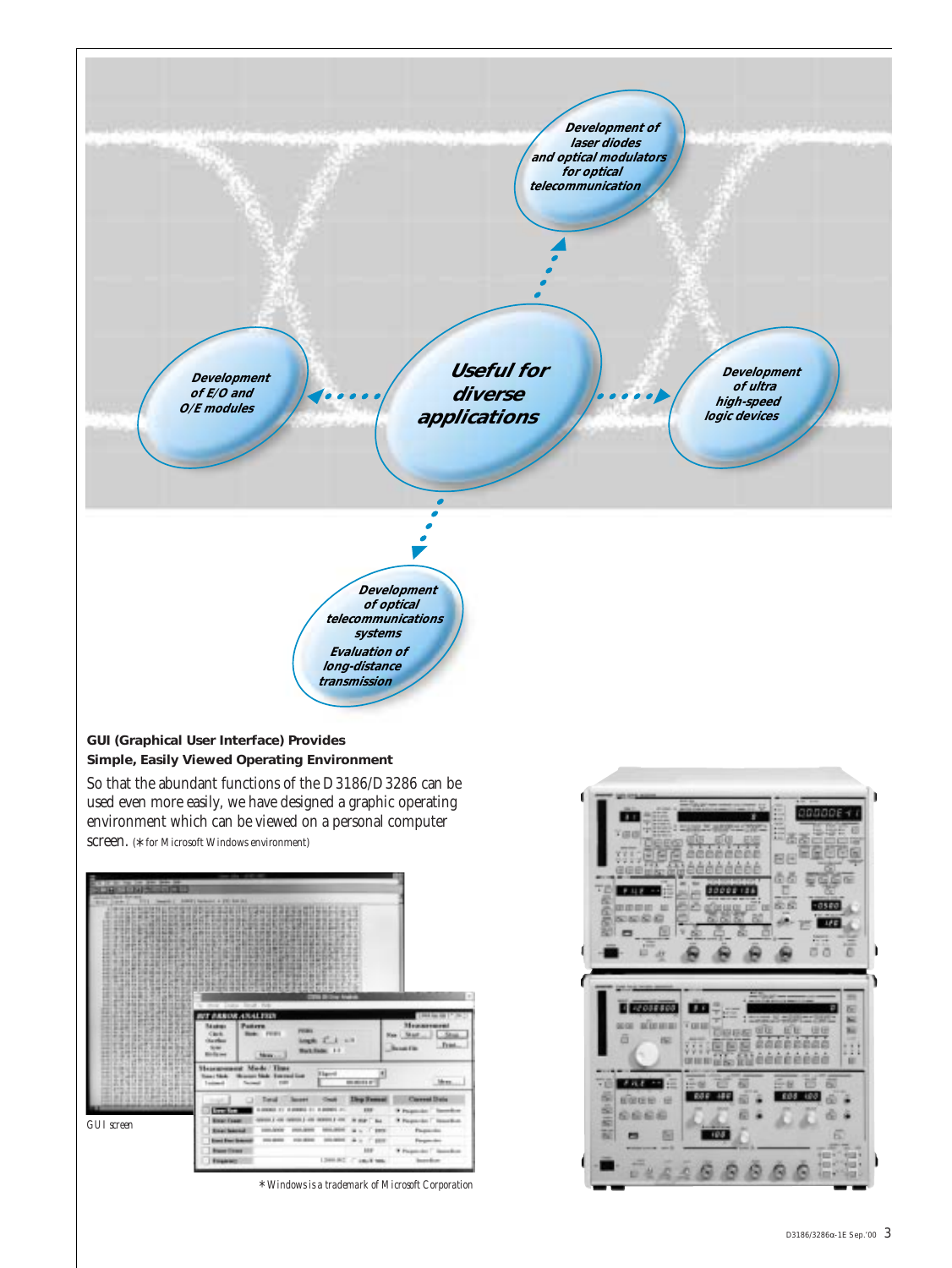# **Offers Excellent Waveform Quality**

# **For Performance Evaluation of Optical Components**

High waveform quality is essential to evaluate the performance of laser diodes and optical components for optical telecommunication. To meet this demand, the D3186 Pulse Pattern Generator provides excellent waveforms with high speed and high quality. In addition, the D3186 has a wide cross point variable range for the output waveform that makes it easy to control the output waveform correction mark ratio.

# **Use As a Modulation Signal Source for Optical Modulators**

When used together with the Q7606A/B Lightwave Modulation Test Set from ADVANTEST, the D3186 provides a suitable modulation signal source in a chirp measurement system for optical modulators.







## **Cross point variable for output waveform (20 to 80%)**



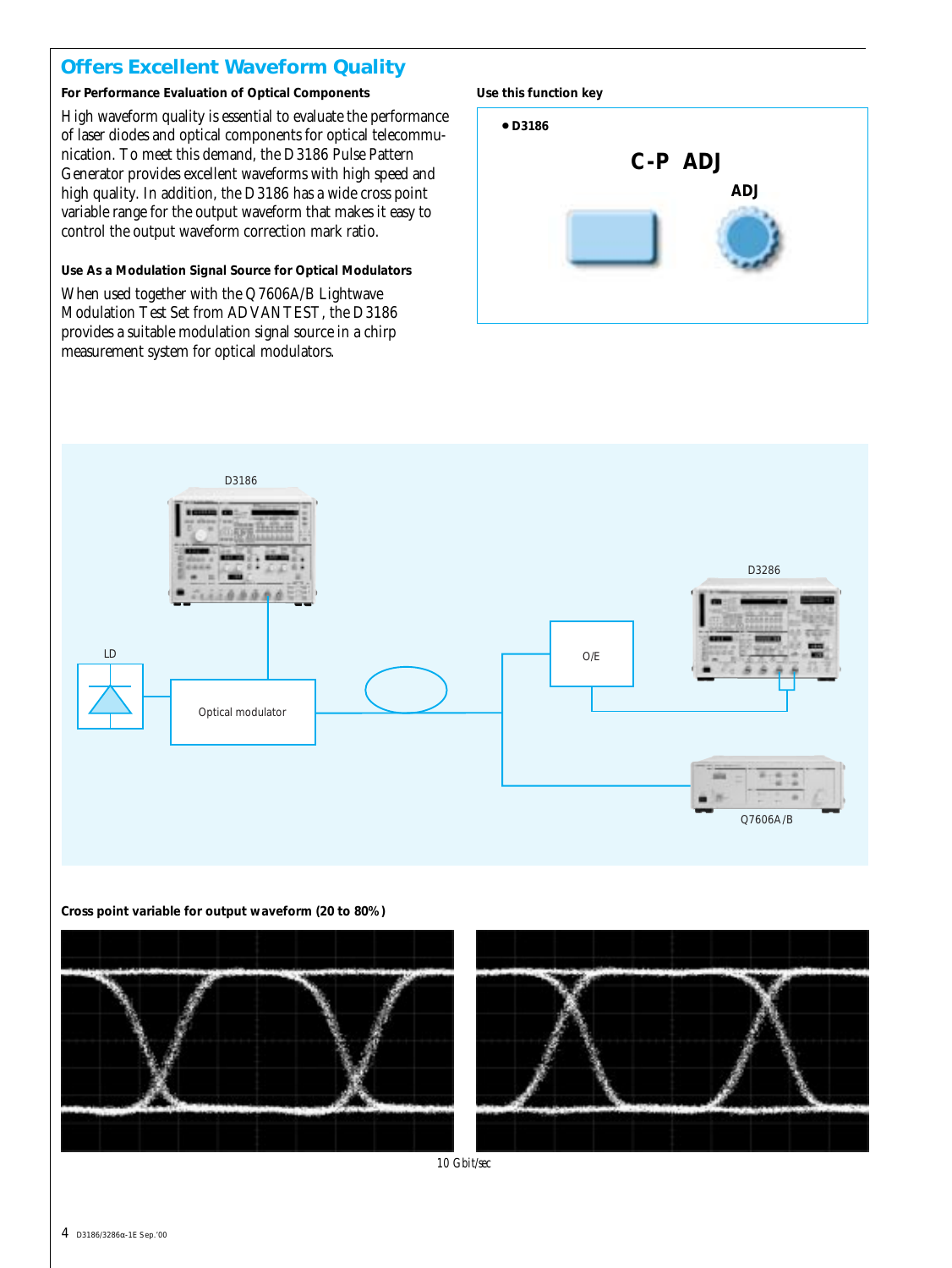# **Excellent Waveform Quality**

Through output waveform re-timing, a data output waveform with excellent eye balance, low jitter, and low distortion has been realized.

# **Favorable Matching with 50 ohm Output Impedance**

With 50 ohm output impedance matching, waveform distortion due to impedance mismatching does not occur even if a mismatched DUT is connected.





*Waveform after passing LPF (9.953 Gbps)*



*1 Vp-p output waveform (10 Gbps)*

200 mV/div



600 mV/div *3 Vp-p output waveform (10 Gbps)*



*2 Vp-p output waveform (10 Gbps)*

400 mV/div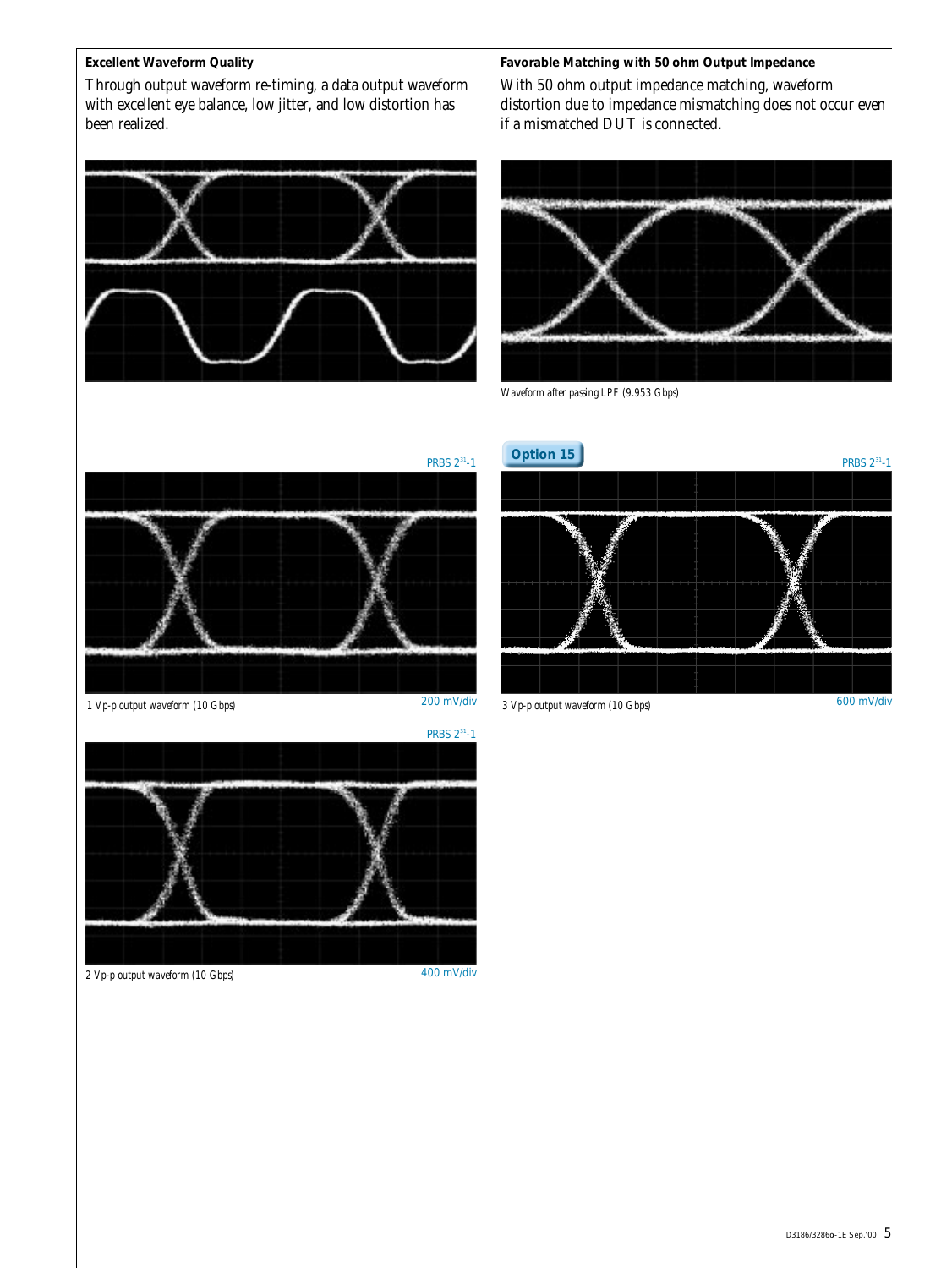# **Generation of SDH/SONET Frame Patterns Close to Actual Data**

**For Evaluation of Optical Transmission Equipment and E/O and O/E Modules**

In O/E and E/O tests of the SDH/SONET system, testing at the frame level is required. In addition to the large WORD memory with 8 M-bit length, the D3186 Pulse Pattern Generator is provided with an optional function to insert WORD patterns in the header section of the STM frame and arbitrary PRBS in the payload section, realizing test patterns which are very close to actual data. Of course, the D3286 error detector can measure errors at the header and payload sections separately. In addition, the D3286 powerfully supports location of cause of errors by means of the frame synchronization function and specific area error measurement function.

**Use this function key**





*Generation of SDH/SONET frame pattern virtually identical with real data*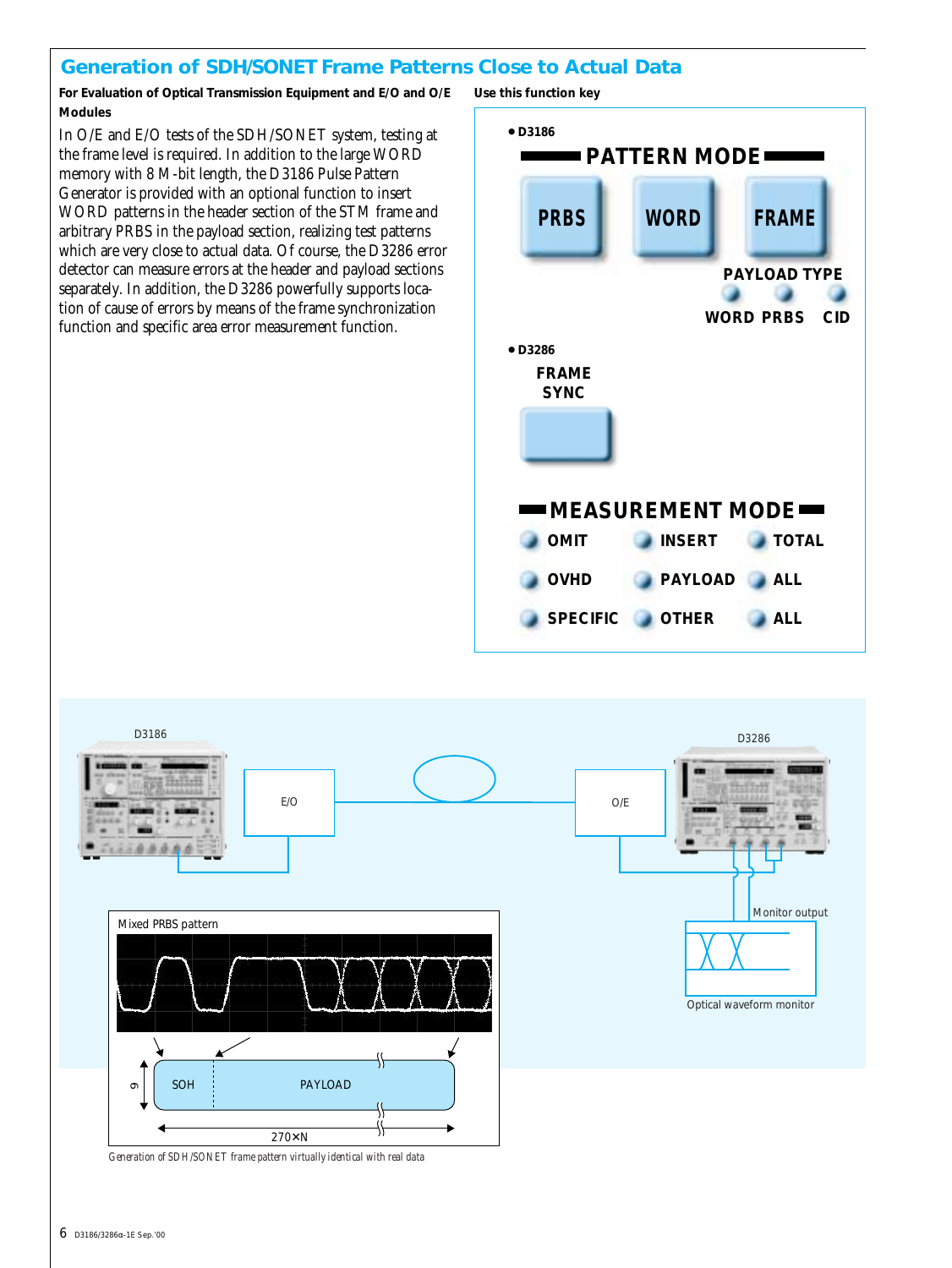# **Applicable to Fiber Loop Testing**

In long-distance transmission testing, fiber loop-based transmission evaluation is performed. In this test, bit error measurement for irregular burst condition data is essential. The D3186 pulse pattern generator can output a burst signal based

on an external gate signal and the D3286 enables bit error measurement for burst condition data. This allows the fiber loop transmission test to be performed efficiently.



**System configuration for fiber loop testing (Additional function is nessasary. Please contact our sales office for detail.)**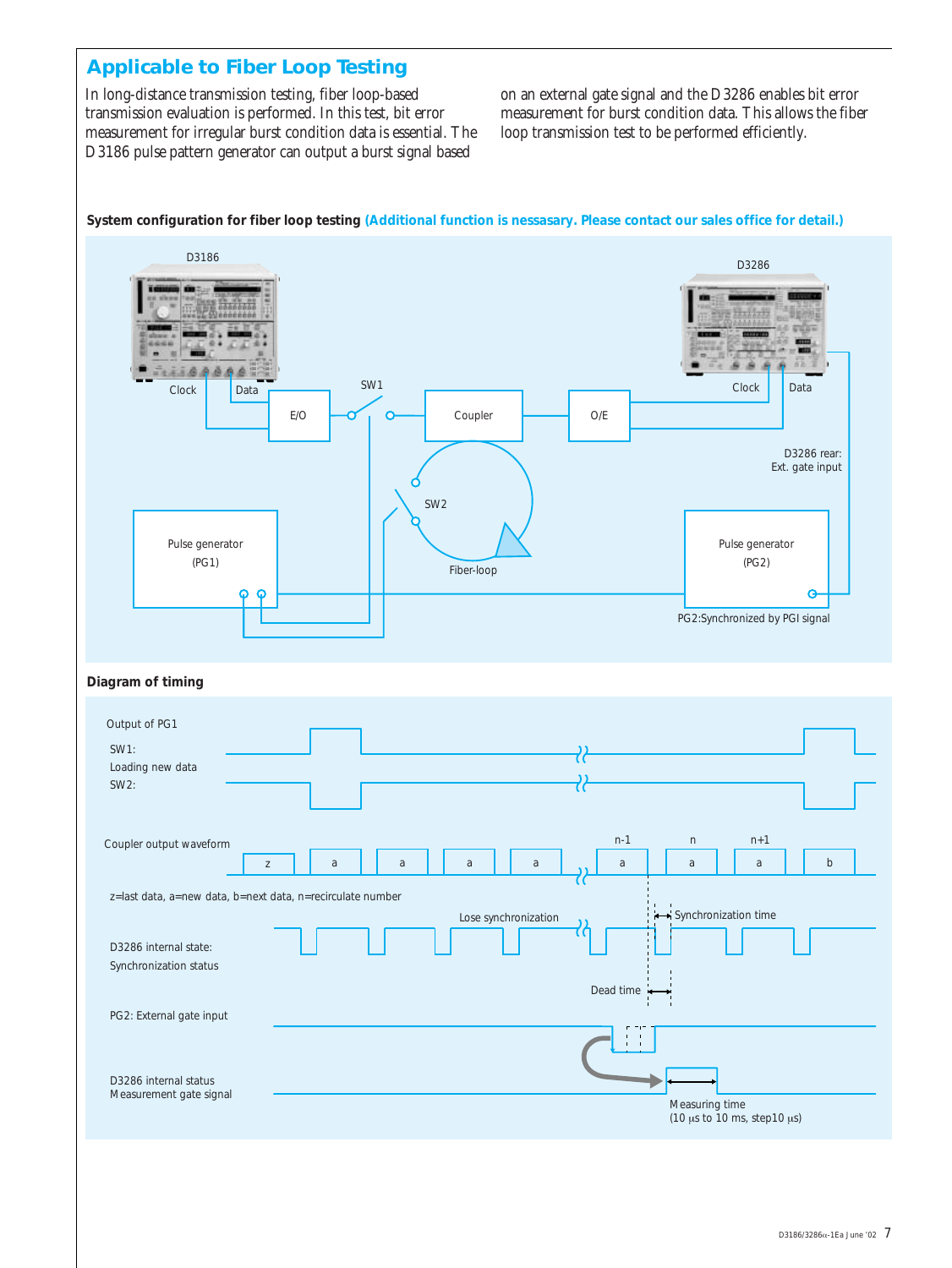

# **D3186 Pulse Pattern Generator**

# q **Data output (DATA, DATA)**

These connectors output the specified pattern in NRZ mode. Amplitude range : 2 Vp-p, 3 Vp-p (option 15) Offset range  $: \pm 2 \text{ V}$ 

Tr/Tf : 30 ps or less  $Jitter$  : 10 ps (typ.)

Overshoot, undershoot : 5% or less (typ.)

**@ Clock output (CLOCK1, CLOCK1, CLOCK2)** 

CLOCK1, CLOCK1,

These connectors output a clock signal with variable amplitude, offset, and delay.

Amplitude range : 2 Vp-p Offset range  $: \pm 2 \text{ V}$ 

CLOCK2

This connector outputs an AC-coupled clock signal.

Amplitude range : About 1 Vp-p fixed

# **e** Cross point adjustment

Used to adjust the cross point position for DATA and DATA outputs.

## $Q$  WORD pattern and frame pattern setup section

Used to set up WORD pattern and frame pattern. Selects up to 8 M-bit standard pattern memory allowing generation of 6 STM-64 frames.

# $\bullet$  **Pattern mode setup section**

Used to select the contents of the output pattern. WORD, PRBS, or FRAME (option 70) patterns can be selected. **6** Number-of-stages (N) selection key for PRBS

Applicable to 7 PRBS patterns with N of 7, 9, 10, 11, 15, 23, and 31.

# **O** Frequency setup section

Used to select the operating clock frequency. Optionally, a high-purity clock source can be incorporated (option 10, 13). Up to 16 setup frequencies can be registered in the internal memory.

## **8** Remote control

The standard GPIB interface is mounted. The MASTER/ SLAVE function allows pattern editing in conjunction with the D3286 error detector.

## **<sup>O</sup>** Disk operation section

The standard FD drive allows operating conditions and pattern setup conditions to be stored in floppy disks.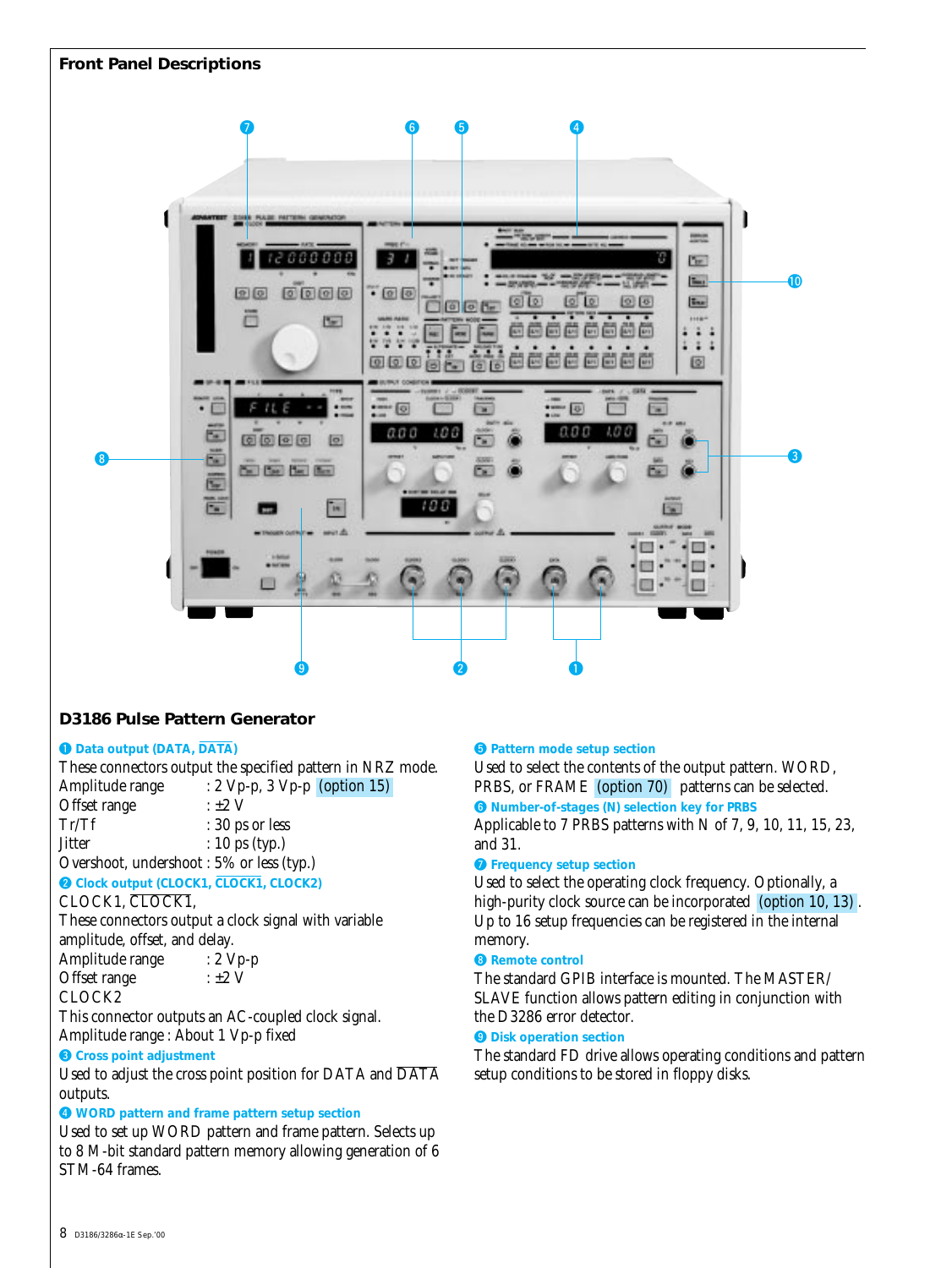

# **D3286 Error Detector**

#### **QData input section**  $\bullet$  DATA

This input connector allows logic inversion. Input amplitude : 0.1 to 2 Vp-p Threshold level setup range : -2.040 to +2.040 V Input sensitivity : 40 mV (typ.)  $\bullet$  CLOCK

Clock input connector

Input amplitude : 0.5 to 2 Vp-p

Variable amount of delay : Variable range ±400 ps with respect to data

# **@** Monitor output

Monitor output for input data and clock. Waveform monitoring is possible during bit error measurement.

# $\Theta$  Auto search function

Used to automatically adjust the amount of delay for clock input and the threshold level of data input with a touch of key, simplifying complicated operations.

# **4** Measurement time mode selection section

The measurement time mode can be set to one of three modes: frame time, frame interval, and burst. Applicable to burst measurement time in SDH frame measurement and fiber loop test.

# $\bullet$  Measurement results display function setup

ERROR RATE, ERROR COUNT, EI, EFI, or FREQ/ FRAME can be selected.

## **OError measurement results display**

Displays error measurement results with a display format dependent on the measurement function.

## **Q** Pattern setup section

Used to edit data comparison pattern used in error measurement. The panel layout is the same as that of the D3186.

# **8** Number-of-stages (N) selection key for PRBS

Applicable to 7 PRBS patterns with N of 7, 9, 10, 11, 15, 23, and 31.

#### o**Pattern mode selection section**

Used to select data comparison pattern from PRBS, WORD, and FRAME (option 70) .

## !0**Remote control**

The standard GPIB interface is mounted. The MASTER/ SLAVE function allows pattern editing in conjunction with the D3186 Pulse Pattern Generator.

#### *<u>ODisk operation section</u>*

The standard FD drive allows operating conditions and pattern setup conditions to be stored on floppy disks.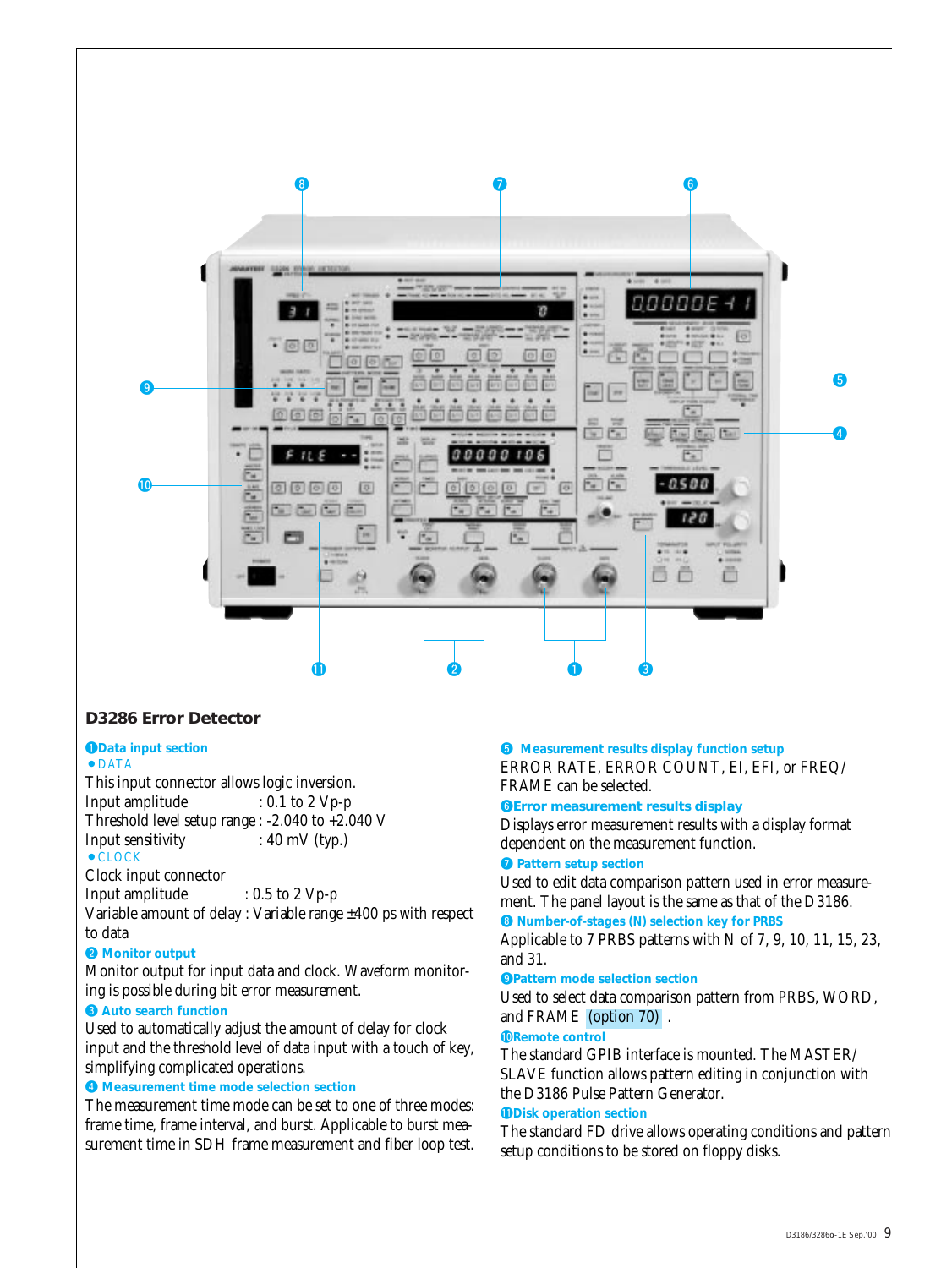| <b>D3186 Specifications</b>                            |                                        |                                                                                                     | FRAME (Option 70)                      |                                                                                          |
|--------------------------------------------------------|----------------------------------------|-----------------------------------------------------------------------------------------------------|----------------------------------------|------------------------------------------------------------------------------------------|
|                                                        |                                        |                                                                                                     | Payload format:                        | 3 types below can be selected                                                            |
| <b>Operating Clock</b>                                 |                                        |                                                                                                     |                                        | Fully programmable (WORD)<br>Pseudo random (PRBS)                                        |
| Operating clock source:<br>Internal Clock (optional)   |                                        | Internal clock (optional), external clock                                                           |                                        | 0/1 continuous pattern + PRBS (CID)                                                      |
| Frequency range:                                       |                                        | 150 MHz to 12 GHz (Option 10)                                                                       | Frame structure:                       |                                                                                          |
|                                                        |                                        | 150 MHz to 12.5 GHz (Option 13)                                                                     | When payload format is WORD or PRBS:   |                                                                                          |
| Frequency setting resolution:                          | 1 kHz                                  |                                                                                                     | Number of frames:                      | 1 to 8,192 (with ALTERNATE OFF)                                                          |
| Frequency stability:                                   | $\pm 10$ ppm/year                      |                                                                                                     |                                        | 1 to 4,096 (with ALTERNATE ON)                                                           |
| Output waveform:                                       |                                        | Sine wave, approx. 1 Vp-p                                                                           |                                        | 1 frame steps                                                                            |
| Spurious:                                              |                                        | -37 dBc (non harmonic wave)                                                                         | Number of lines in 1 frame:            | $1$ to $16$ ( $1$ line steps)                                                            |
| SSB phase noise:                                       |                                        | -70 dBc/Hz (10 kHz offset, 12 GHz                                                                   | Number of bytes in 1 line:             | 44 to 32,768<br>Number of overhead bytes in 1 line: 4 to (number of bytes in 1 line - 40 |
|                                                        | carrier)                               |                                                                                                     |                                        | bytes), 4 byte steps                                                                     |
| Frequency memory:<br>Load impedance:                   | 16 items<br>$50\ \Omega$               |                                                                                                     | When payload format is CID:            |                                                                                          |
| Connector:                                             | SMA (Jack)                             |                                                                                                     | Number of bites in 1 line:             | 40 to 32,768, 4 byte steps                                                               |
| Reference frequency output:                            |                                        | 10 MHz, 1.5 Vp-p min., AC coupled,                                                                  |                                        | Number of overhead bytes in 1 line: 36 to (number of bytes in 1 line÷integer             |
|                                                        | <b>BNC</b>                             |                                                                                                     |                                        | quotient of 36)×36, 36 byte steps                                                        |
| Reference frequency input:                             |                                        | 10 MHz, 1.5 Vp-p min., AC coupled,                                                                  | Number of 0/1 continuous pattern bits: |                                                                                          |
|                                                        |                                        | BNC, automatically switched                                                                         |                                        | 0 to (number of bytes in 1 line - number                                                 |
| <b>External Clock</b>                                  |                                        |                                                                                                     |                                        | of overhead bytes in 1 line)×8 bits, 1 bit                                               |
| Frequency range:                                       |                                        | 150 MHz to 12 GHz                                                                                   |                                        | steps                                                                                    |
|                                                        |                                        | 150 MHz to 12.5 GHz (Option 72)                                                                     | Stage Number of PRBS:                  | 7, discontinuous parts may exist                                                         |
| Input level:                                           |                                        | $0.7 Vp-p$ to 1.5 $Vp-p$                                                                            | Logical inversion:<br>ALTERNATE mode:  | Possible                                                                                 |
| Input waveform:                                        | Sine wave                              |                                                                                                     |                                        | Can be turned ON/OFF (only when<br>payload type is WORD or PRBS); When                   |
| Main unit operating frequency range: 150 MHz to 12 GHz |                                        |                                                                                                     |                                        | ON, can be switched to either of 2                                                       |
|                                                        |                                        | 150 MHz to 12.5 GHz (Option 72)                                                                     |                                        | patterns, A or B                                                                         |
| <b>Patterns</b>                                        |                                        |                                                                                                     | Switching control:                     | Internal, external switching possible                                                    |
| Pattern Modes:                                         |                                        | Can be selected from the 3 choices below.                                                           | Internal switching:                    | Done by front panel keys or GPIB                                                         |
|                                                        |                                        | Pseudo random pattern (PRBS)                                                                        | External switching:                    | Done by external alternate input signal                                                  |
|                                                        |                                        | Fully programmable pattern (WORD)                                                                   | <b>Error Addition</b>                  |                                                                                          |
|                                                        |                                        | Frame pattern (FRAME) (Option 70)                                                                   | Error addition mode:                   | Repeat, single, external                                                                 |
| <b>PRBS</b>                                            |                                        |                                                                                                     | Repeat:                                | Error ratio $1\times10^{-N}$ , N=4 to 9, bit error is                                    |
| Pattern length:                                        |                                        | $2N - 1$ , where N can be selected from                                                             |                                        | added at a set interval                                                                  |
|                                                        | among                                  |                                                                                                     | Single:                                | 1 bit error is added with every error                                                    |
| 7 choices:                                             |                                        | N=7, 9, 10, 11, 15, 23 or 31                                                                        | External:                              | addition command                                                                         |
| Number of stages N and generating function:            |                                        |                                                                                                     |                                        | 1 bit error is added with every falling<br>edge of an external error addition pulse      |
| Number of stages                                       | Generating function                    | Applied Standard<br>ITU-T recommended V.29                                                          |                                        | input                                                                                    |
| 7<br>$\overline{9}$                                    | $X^7 + X^6 + 1$<br>$X^{9} + X^{5} + 1$ | ITU-T recommended V.52                                                                              | <b>Main Outputs</b>                    |                                                                                          |
| 10                                                     | $X^{10} + X^7 + 1$                     |                                                                                                     | Number of outputs:                     | Data, 2 patterns (DATA, DATA)                                                            |
| 11                                                     | $X^{11} + X^9 + 1$                     | ITU-T recommended 0.152                                                                             |                                        | Clock, 3 patterns (CLOCK1, CLOCK1,                                                       |
| $\overline{15}$                                        | $X^{15} + X^{14} + 1$                  | ITU-T recommended 0.151                                                                             |                                        | CLOCK2)                                                                                  |
| 23                                                     | $X^{23} + X^{18} + 1$                  | ITU-T recommended 0.151                                                                             | Data Outputs (DATA, DATA)              |                                                                                          |
| 31                                                     | $X^{31} + X^{28} + 1$                  |                                                                                                     | Number of outputs:                     | 2 patterns (DATA, DATA,                                                                  |
|                                                        |                                        |                                                                                                     |                                        | complementary)                                                                           |
|                                                        |                                        |                                                                                                     | Format:<br>Coupling:                   | NRZ<br>DC                                                                                |
| Mark ratio:                                            |                                        | Can be selected from among                                                                          | Amplitude range:                       | 0.5 Vp-p to 2 Vp-p, 10 mV steps                                                          |
|                                                        |                                        | $1/2$ , $1/4$ , $1/8$ , $0/8$ , $1/2B$ , $3/4$ , $7/8$ , or<br>8/8 The patterns 1/2B, 3/4, 7/8, and |                                        | (TO 0 V, AC)                                                                             |
|                                                        |                                        | 8/8 are the logical inversions of the                                                               |                                        | 0.6 Vp-p to 1 Vp-p, 10 mV steps                                                          |
|                                                        |                                        | patterns 1/2, 1/4, 1/8 and 0/8                                                                      |                                        | $(TO - 2V)$                                                                              |
|                                                        | respectively.                          |                                                                                                     | (Option $15$ ):                        | 0.5 Vp-p to 3 Vp-p, 10 mV steps                                                          |
| AND bit Shift count:                                   | 1 bit                                  |                                                                                                     |                                        | (TO 0 V)                                                                                 |
| Word                                                   |                                        |                                                                                                     |                                        | 0.5 Vp-p to 2 Vp-p, 10 mV steps                                                          |
| Pattern length:                                        |                                        | 1 to 8,388,608 (2 <sup>23</sup> ) bits (with ALTER-                                                 |                                        | (TO AC)                                                                                  |
|                                                        | <b>NATE OFF)</b>                       |                                                                                                     |                                        | 0.6 Vp-p to 1 Vp-p, 10 mV steps                                                          |
|                                                        |                                        | 1 to 4,194,304 (2 <sup>22</sup> ) bits (with ALTER-                                                 |                                        | $(TO - 2V)$                                                                              |
|                                                        | NATE ON)                               |                                                                                                     | Offset range:                          | $-2$ V to $+2$ V, 10 mV steps (TO 0 V)                                                   |
| Logical inversion:                                     | Possible                               |                                                                                                     |                                        | $-1$ V to $-0.6$ V, 10 mV steps (TO $-2$ V)                                              |
| <b>ALTERNATE</b> mode:                                 |                                        | Can be turned ON/OFF; When ON,                                                                      | (Option $15$ ):                        | $-1$ V to $+1$ V, 10 mV steps (TO 0 V)                                                   |
|                                                        | A or B                                 | can be switched to either of 2 patterns,                                                            |                                        | $-1$ V to $-0.6$ V, 10 mV steps (TO $-2$ V)                                              |
| Switching control:                                     |                                        | Internal, external switching possible                                                               | Rise/fall time:                        | 30 ps max.                                                                               |
| Internal switching:                                    |                                        | Done by front panel keys or GPIB                                                                    | Load terminal conditions:              | Can be selected as either DC coupled                                                     |
| External switching:                                    |                                        | Done by external alternate input signal                                                             |                                        | TO 0 V, TO -2 V or AC coupled                                                            |
|                                                        |                                        |                                                                                                     | Offset setting level:                  | Can be selected as either HIGH,                                                          |
|                                                        |                                        |                                                                                                     |                                        | MIDDLE or LOW                                                                            |
|                                                        |                                        |                                                                                                     | Cross point variable:                  | ON/OFF selectable                                                                        |
|                                                        |                                        |                                                                                                     |                                        | GPIB selectable                                                                          |
|                                                        |                                        |                                                                                                     | Load impedance:<br>Connector:          | $50\ \Omega$                                                                             |
|                                                        |                                        |                                                                                                     |                                        | $2.92$ mm (plug)                                                                         |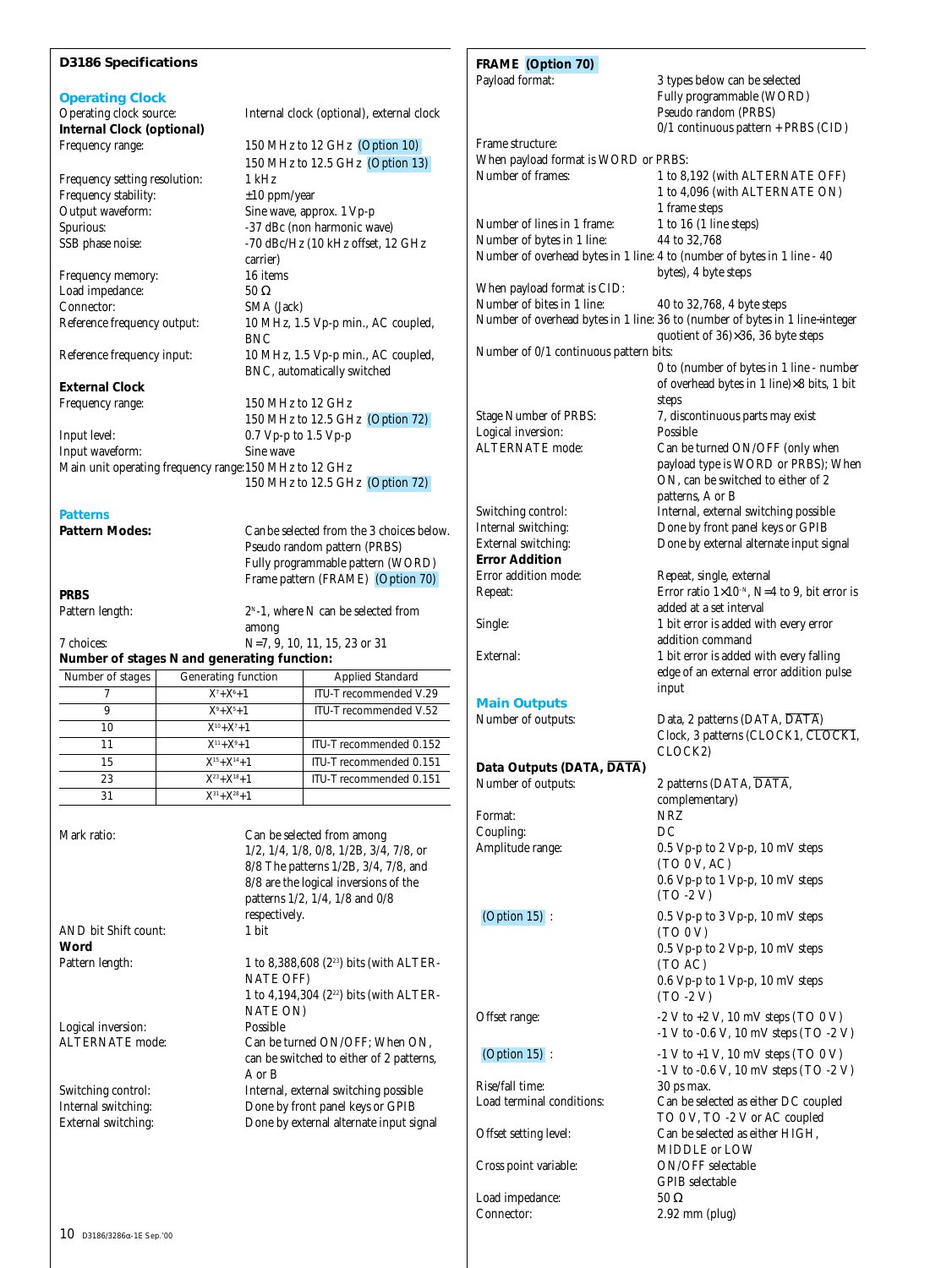#### **Clock Outputs (CLOCK1, CLOCK1)**

Format: RZ<br>Coupling: DC Coupling:<br>Amplitude range:

Rise/fall tame:<br>Load terminal conditions:

Duty ratio variable:

Load impedance:  $50 \Omega$ 

# **Clock Output (CLOCK2)**

Number of outputs: 1 pattern Format: RZ<br>Coupling: AC

Waveform: Rectangular wave<br>Rise/fall time: 30 ps max Load impedance:  $50 \Omega$ <br>Connector:  $2.92 \text{ m}$ **Trigger Signal Output** Output Signal: Can be selected as either clock

Clock synchronization (1/32 CLK): Clock frequency 1/32 divided output Pattern synchronization<br>(PATTERN):

Load impedance:  $50 \Omega$ <br>Connector:  $SMA$ Connector:

## **Auxiliary Output**

**1/2 Clock Output** Format: RZ<br>Counling: DC Coupling:

Load impedance:  $50 \Omega$ <br>Connector:  $SMA$ Connector: **1/4 Rate Output** Number of pattern outputs: 4 patterns<br>Number of clock outputs: 1 pattern Number of clock outputs:<br>Output skew:

Load impedance:  $50 \Omega$  to 0 V<br>Connector:  $SMA$ Connector:

Number of outputs: 2 patterns (CLOCK1, CLOCK1, complementary)  $0.5$  Vp-p to 2 Vp-p, 10 mV steps (TO 0 V, AC) 0.6 Vp-p to 1 Vp-p, 10 mV steps (TO -2 V) Offset range:  $-2 \text{ V}$  to  $+2 \text{ V}$ ,  $10 \text{ mV}$  steps (TO 0 V) -1 V to -0.6 V, 10 mV steps (TO -2 V) (HIGH level reference)<br>30 ps max Can be selected as either DC coupled TO 0 V, TO -2 V or AC coupled Offset setting level: Can be selected as either HIGH, MIDDLE or LOW<br>ON/OFF selectable Variable delay range:  $±400$  ps, 1 ps steps (CLOCK2 output reference) Connector: 2.92 mm (plug)

Coupling: <br>
AC (built-in DC blocking condenser)<br>
Approx. 1 Vp-p fixed Amplitude: Approx. 1 Vp-p fixed<br>Offset: 0 V  $\pm$  0.1 V fixed (MI  $0 V ± 0.1 V$  fixed (MIDDLE level reference) 30 ps max  $2.92$  mm (plug)

> synchronization or pattern synchronization

Varies output position to any position in

16 bit units Output level: HIGH level 0 V ±0.2 V, LOW level  $-1$  V  $\pm$ 0.2 V<br>50  $\Omega$  to 0 V

Output level: HIGH level, 0 V±0.2 V, LOW level  $-1$  V  $\pm 0.2$  V<br>50  $\Omega$  to 0 V Output bit rate:  $1/4$  operating clock frequency  $±150$  ps max. Output level: HIGH level 0 V ±0.25 V, LOW level  $-1$  V  $\pm$ 0.25 V

# **Control Input**

**External Gate Input**

Input level:<br>Input pulse width:

Input impedance:  $\triangle$  Approx. 50 Ω to 0 V Connector: BNC  $Comnetor$ **External Alternate Input** Function: In ALTERNATE mode, switches

Input level:<br>Input impedance: Connector: **External Error Addition**

Input level: 0 V/-1 V<br>Input impedance: 0 Approx. 5 Connector:

## **System Functions**

**Master/Slave Function**

**Panel Lock: External Clock Generator Control Function**  Function: When external clock generator (SG) is

Connection method: Dedicated GPIB connector **Remote Control** Interface: GPIB (IEEE 488-1978) **Calender/Clock Function**

#### **General Specifications**

Numerical value display: Green 7 segment LED display

Operating temperature range:  $0^{\circ}C$  to + 40 $^{\circ}C$ 

Operating humidity range:  $40\%$  to 85% RH<br>Storage temperature range:  $-20^{\circ}\text{C}$  to +60°C Storage temperature range:

Power consumption: Mass: 42 kg max.<br>External dimensions: 42 kg max.

Inhibits data output, inhibits at LOW level<br> $0 V/-1 V$ At least 20 ns, or at least  $64$  x operating clock cycle, whichever is longer

between patterns A and B; pattern A at HIGH level, Pattern B at LOW level<br>0 V/-1 V Approx. 50  $\Omega$  to 0 V<br>RNC

Function: When pattern error addition is external (EXT), 1 bit error is added for every fall edge of the input pulse Approx. 50  $\Omega$  to 0 V<br>BNC

> When used together with the D3286 Error Detector, allows the pattern settings of the D3186 and D3286 to be interlocked.

used, the frequency and output level are controlled from the D3186

Display: Can be selected as either year/month/day/hour or day/hour/minute/second **File Function:** Built-in floppy disk drive Functions: Save, re-save, read in, erase and initialize<br>Saved data: Operating conditions nattern settings Saved data: Operating conditions, pattern settings Read in data:  $\begin{array}{ccc} \text{Operating conditions, pattern settings} \\ \text{Disks used:} \end{array}$  $3.\overline{5}$  inch floppy disks, 720 KB (2DD). 1.2 MB (2HD), 1.4 MB (2HD) Disk format: MS-DOS® Rev. 4.0<br>File format: Proprietary binary fo Proprietary binary format *MS-DOS is a registered trademark of Microsoft Corporation.*

Set conditions memory: After power has been ON for 12 hours, retained at least 2 weeks (backed up by secondary battery) +20°C to +30°C (Option 72)<br>40% to 85% RH Storage humidity range: 30% to 85% RH (without condensation) Power: AC 100 V to 120 V, AC 220 V to 240 V (switches automatically) 48 to 63 Hz, sine wave Approx. 310 (H) $\times$ 424 (W) $\times$ 550 (D) mm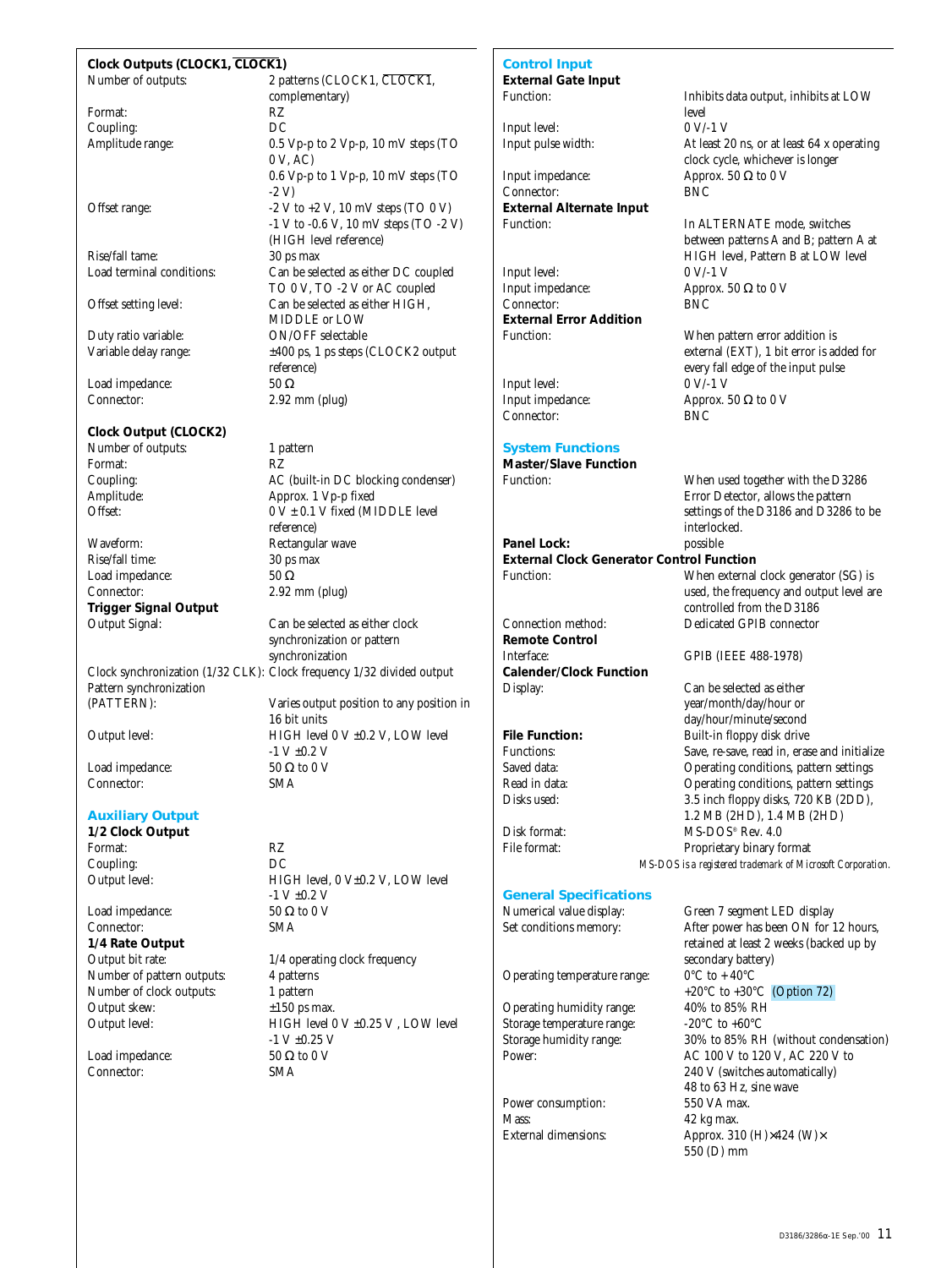| <b>Standard Accessories</b>                      |               |                  |                         |                            |
|--------------------------------------------------|---------------|------------------|-------------------------|----------------------------|
| Name                                             | Type          | Stock No.        | <b>Quantity</b> Remarks |                            |
| Power Cable                                      | A01402        | DCB-DD2428X01    |                         |                            |
| SMA-SMA Cable                                    | DGM224-00700A | DCB-FF1211X01    | 7                       |                            |
| <b>GPIB Cable</b>                                | 408JF-101     | DCB-SS1076X02    | 1                       |                            |
| 3 Pin- 2 Pin Converter<br>Adapter For Power Plug | A09034        | JCD-AL003FX03    |                         |                            |
| 2.92 mm Adapter                                  | 02K121-K00S3  | JCF-BJ001EX05    | 5                       |                            |
| User's Manual                                    |               | JD3186<br>FD3186 |                         | <b>Uapanese</b><br>Enalish |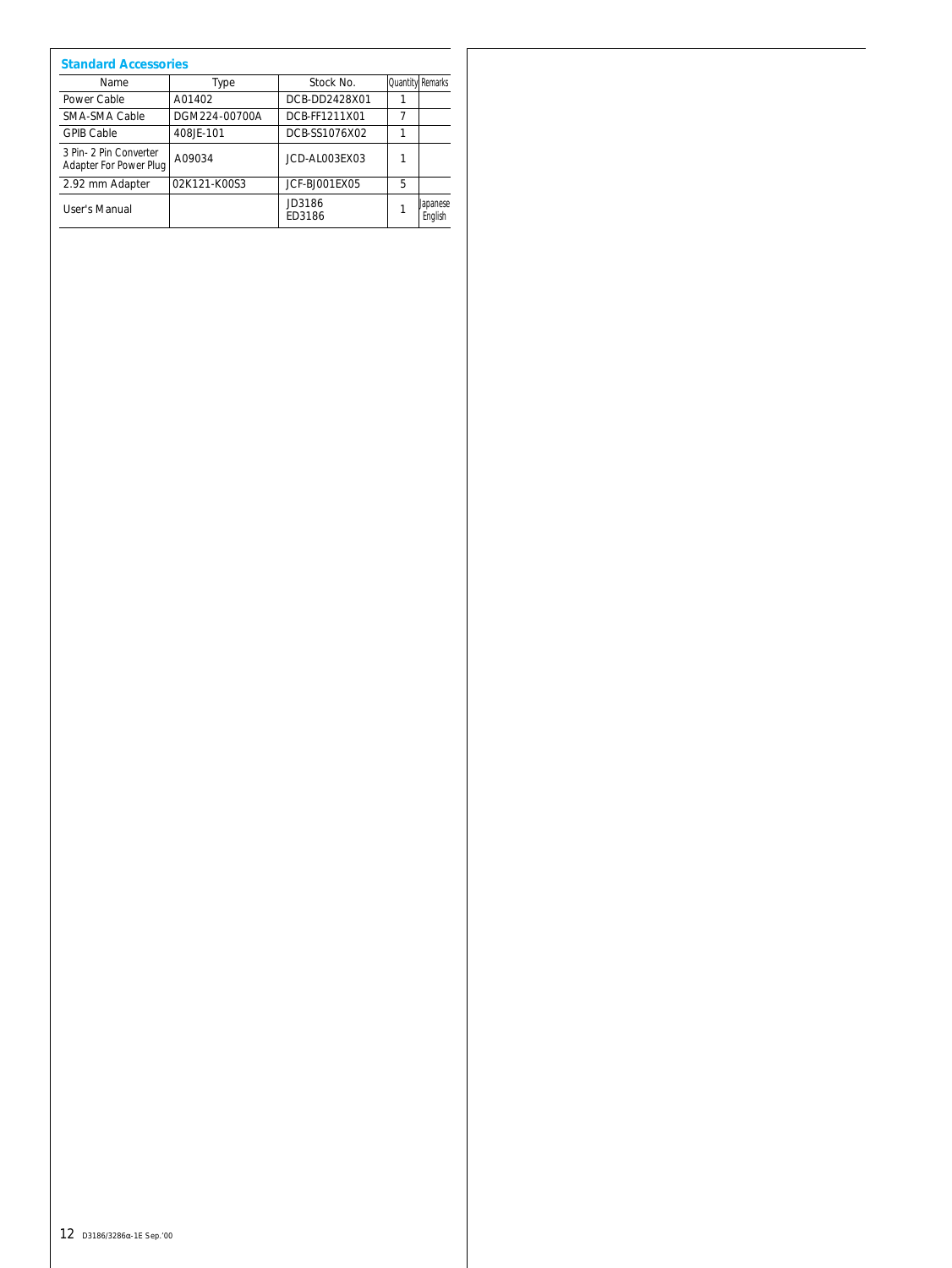| <b>D3286 Specifications</b>                                                |                                                                                                        | <b>Error Measurement Mode:</b>                              | 3 groups can be selected, within each<br>group three types of measurements can         |
|----------------------------------------------------------------------------|--------------------------------------------------------------------------------------------------------|-------------------------------------------------------------|----------------------------------------------------------------------------------------|
| <b>Operating Frequency</b><br>Operating Frequency Range: 150 MHz to 12 GHz |                                                                                                        |                                                             | be done simultaneously, and one type<br>displayed                                      |
|                                                                            | 150 MHz to 12.5 GHz (Option 72)                                                                        | <b>Omission/Insertion Group</b><br><b>OMISSION:</b>         | Displays the measured value of errors of                                               |
| <b>Measuring Functions</b>                                                 |                                                                                                        |                                                             | the sort when logical data value of '0' is                                             |
| <b>Reference Measuring Functions:</b>                                      | Simultaneous measurement of 6                                                                          | <b>INSERTION:</b>                                           | input when '1' is the expected value                                                   |
|                                                                            | functions, 1 function can be selected for                                                              |                                                             | Displays the measured value of errors of<br>the sort when logical data value of '1' is |
|                                                                            | display                                                                                                |                                                             | input when '0' is the expected value                                                   |
|                                                                            | Error rate measurement                                                                                 | TOTAL:                                                      | Displays the measured value of the sum                                                 |
|                                                                            | Error count measurement                                                                                |                                                             | of OMISSION and INSERTION type                                                         |
|                                                                            | Error interval (EI) measurement                                                                        |                                                             | errors (all errors).                                                                   |
|                                                                            | Error free interval (EFI) measurement<br>Frequency measurement                                         | Overhead/Payload Group                                      |                                                                                        |
|                                                                            | Frame count measurement:                                                                               | Can only be selected when the pattern mode is FRAME         |                                                                                        |
|                                                                            | Frame count measurement can only be                                                                    | <b>OVERHEAD:</b>                                            | Displays the measured value of errors in                                               |
|                                                                            | done when the pattern mode is FRAME,                                                                   |                                                             | the overhead part.                                                                     |
|                                                                            | the payload format is WORD or PRBS,                                                                    | PAYLOAD:                                                    | Displays the measured value of errors in                                               |
|                                                                            | and the measuring time mode is FRAME<br>TIME (FR. TIME) or FRAME                                       | ALL:                                                        | the payload part.<br>Displays the measured value of sum of                             |
|                                                                            | INTERVAL (FR. INTV)                                                                                    |                                                             | the errors in the overhead part and                                                    |
| <b>Display Format:</b>                                                     | Synchronous measurement                                                                                |                                                             | payload part (all frame errors).                                                       |
| Error rate measurement (1 type fixed)                                      |                                                                                                        | Specific field group                                        |                                                                                        |
| Exponential format:                                                        | Displays the number of error bits per                                                                  | Can only be selected when the pattern mode is WORD or FRAME |                                                                                        |
|                                                                            | number of input bits<br>Up to 5 digit mantissa + exponent                                              | SPECIFIC FIELD:                                             | Displays the measured value of errors<br>within a specified specific field.            |
|                                                                            | Error count measurement (2 types, 1 type can be selected for                                           | OTHER FIELD:                                                | Displays the measured value of errors                                                  |
| display)                                                                   |                                                                                                        |                                                             | within the fields other than the specified                                             |
| Exponential format:                                                        | Displays the number of error bits in                                                                   |                                                             | specific field.                                                                        |
|                                                                            | exponential format                                                                                     | ALL:                                                        | Displays the measured value of the sum                                                 |
|                                                                            | Up to 5 digit mantissa + exponent<br>Displays the lowest 8 digits of the                               |                                                             | of the errors in the specific field and the                                            |
| Integer format:                                                            | number of error bits as an integer                                                                     | <b>Midway Results Display:</b>                              | other fields (all pattern errors)<br>ON/OFF selectable                                 |
|                                                                            | Error interval measurement (2 types, 1 type can be selected                                            | <b>Threshold EF/EFI Measurement:</b>                        |                                                                                        |
| for display)                                                               |                                                                                                        |                                                             | Measured results can only be given as                                                  |
| % format:                                                                  | Displays the number of error intervals                                                                 |                                                             | printer output and file record Measures                                                |
|                                                                            | per number of measured intervals as a<br>fixed decimal point percentage                                |                                                             | simultaneously with the reference<br>measurement function                              |
|                                                                            | Up to 3 digit integer part $+4$ digit                                                                  | <b>Error Performance Measurement:</b>                       |                                                                                        |
|                                                                            | decimal part                                                                                           |                                                             | Measured results can only be given as                                                  |
| Number of interval format:                                                 | Display the number of error intervals in                                                               |                                                             | printer output and file record                                                         |
|                                                                            | exponential format                                                                                     |                                                             | Measurement items (the 5 items below                                                   |
|                                                                            | Up to 5 digit mantissa + exponent $\,$<br>Error free interval (EFI) measurement (2 types, 1type can be |                                                             | are measured simultaneously with the<br>reference measurement function)                |
| selected for display)                                                      |                                                                                                        |                                                             | <b>ES: Errored Seconds</b>                                                             |
| % format:                                                                  | Displays the number of error free                                                                      |                                                             | <b>EFS: Error Free Seconds</b>                                                         |
|                                                                            | intervals as a fixed decimal point                                                                     |                                                             | SES: Severely Errored Seconds                                                          |
|                                                                            | percentage                                                                                             |                                                             | US: Unavailable Seconds                                                                |
|                                                                            | Up to 3 digit integer part $+4$ digit<br>decimal part                                                  | <b>Measurement Control</b>                                  | <b>DM:Degraded Minutes</b>                                                             |
| Number of interval format:                                                 | Displays the number of error free                                                                      | START:                                                      | Starts simultaneous measurement of all                                                 |
|                                                                            | intervals in exponential format                                                                        |                                                             | measuring functions, or measurement                                                    |
|                                                                            | Up to 5 digit mantissa + exponent                                                                      |                                                             | interrupt and re-start. Can be done with                                               |
| Frequency measurement (1 type fixed)                                       |                                                                                                        |                                                             | front panel keys, GPIB or external gate                                                |
| Fixed decimal point:                                                       | Displays the frequency of the input clock<br>in MHz units in fixed decimal point                       | STOP:                                                       | input signal.<br>Stops simultaneous measurement of all                                 |
|                                                                            | format                                                                                                 |                                                             | measuring functions. Can be operated                                                   |
|                                                                            | Up to 5 digit integer part + 3 digit                                                                   |                                                             | through front panel keys, GPIB built-in                                                |
|                                                                            | decimal part                                                                                           |                                                             | timer, or external gate input signal.                                                  |
| Number of frames measurement (1 type fixed)<br>Exponent format:            | Converts the number of input bits to a                                                                 |                                                             |                                                                                        |
|                                                                            | number of frames and displays this                                                                     |                                                             |                                                                                        |
|                                                                            | number                                                                                                 |                                                             |                                                                                        |
|                                                                            | Up to 5 digit mantissa + exponent                                                                      |                                                             |                                                                                        |
|                                                                            |                                                                                                        |                                                             |                                                                                        |
|                                                                            |                                                                                                        |                                                             |                                                                                        |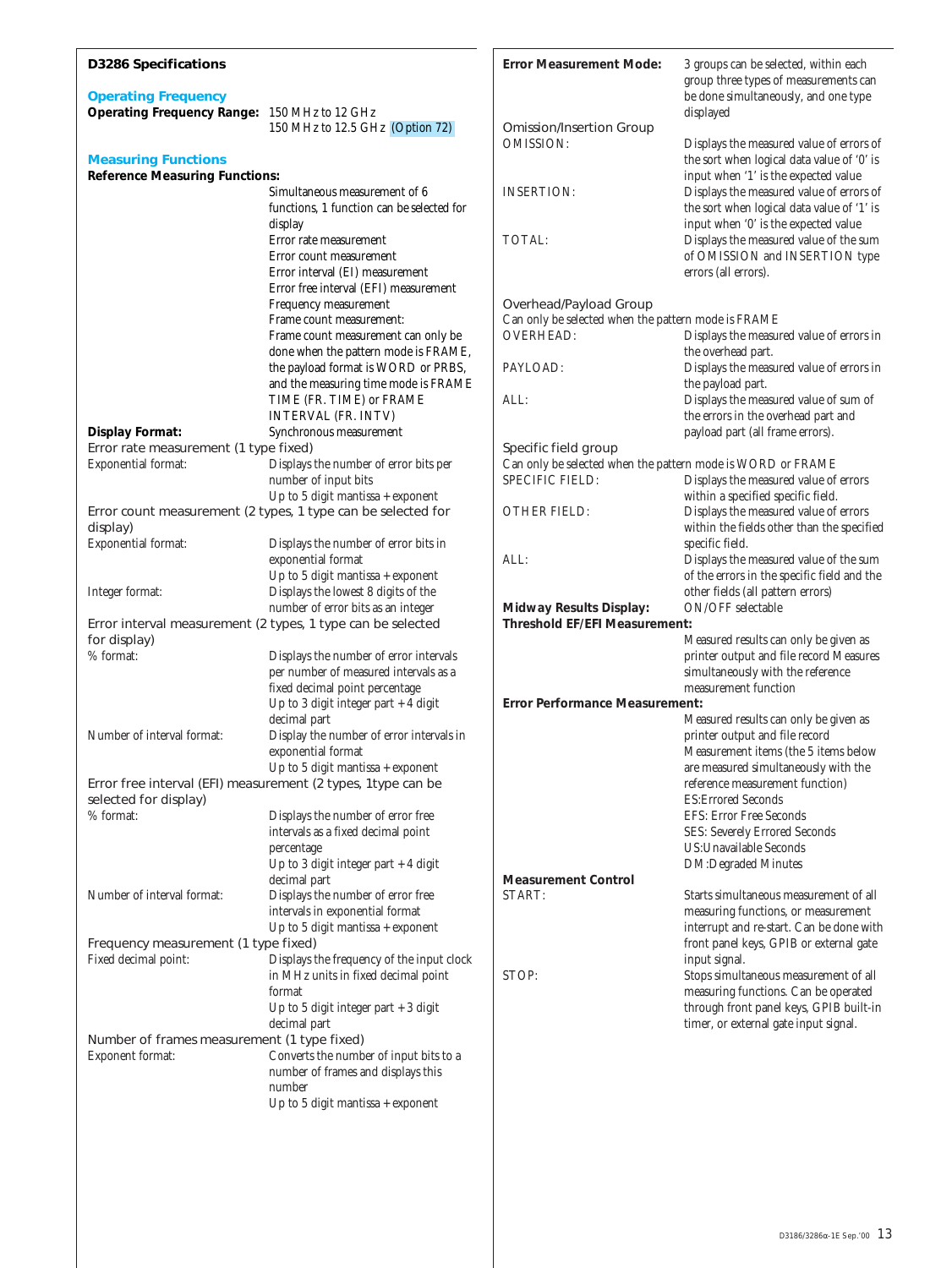| <b>Measuring Time Mode:</b>                | Any of 4 types can be selected             | <b>Measurement Input</b>     |                                                                           |
|--------------------------------------------|--------------------------------------------|------------------------------|---------------------------------------------------------------------------|
| <b>NORMAL:</b>                             | Sets measurement interval in seconds       | Data Input                   |                                                                           |
|                                            | units, measurement period in               | Input format:                | DC termination, DC coupling                                               |
|                                            | day/hour/minute/second units.              | Code:                        | <b>NRZ</b>                                                                |
| FR. TIME:                                  | Can only be selected when pattern mode     | Polarity:                    | Logical inversion possible                                                |
|                                            | is FRAME. Measuring interval is set in     | Input amplitude:             | $0.1 Vp-p$ to $2 Vp-p$                                                    |
|                                            | number of frame units and measuring        | Threshold level:             | Setting range -2.040 V to + 2.040 V                                       |
|                                            | period is set in day/hour/minute/second    |                              | Setting resolution 0.001 V steps (with                                    |
|                                            | units.                                     |                              | 0 V terminal voltage)                                                     |
| FR. INTV:                                  | Can only be selected when pattern mode     |                              | Setting range -1.850 V to -0.750 V                                        |
|                                            | is FRAME. Measuring interval is set in     |                              | Setting resolution 0.001V steps(with                                      |
|                                            | number of frame units and measuring        |                              | -2 V terminal voltage)                                                    |
|                                            | period is set in number of measuring       | Terminal voltage:            | $-2$ V/0 V (GND)                                                          |
|                                            | interval units.                            | Input impedance:             | Approx. 50 $\Omega$                                                       |
| <b>BURST:</b>                              | Each time pattern synchronization is       | Connector:                   | $2.92$ mm (plug)                                                          |
|                                            | established during the period from         | <b>Clock Input</b>           |                                                                           |
|                                            | measuring start to measuring end, only     | Input format:                | DC termination, AC coupling                                               |
|                                            | the area set by the burst timer is         | Duty ratio:                  | $50\% + 5\%$                                                              |
|                                            | measured.                                  | Polarity:                    | Identified at rise edge                                                   |
| <b>Mask Function:</b>                      | Can only be selected when pattern mode     | Variable delay:              | $\pm 400$ ps 1 ps steps (at monitor output)                               |
|                                            | is WORD or FRAME.                          | Input amplitude:             | $0.5 Vp-p$ to $2 Vp-p$                                                    |
|                                            | Synchronization and measurement are        | Terminal voltage:            | -2 V/0 V (GND)                                                            |
|                                            | done ignoring errors in the specified      | Input impedance:             | Approx. 50 $\Omega$                                                       |
|                                            | mask field.                                | Connector:                   | $2.92$ mm (plug)                                                          |
| <b>Pattern Synchronization</b>             |                                            | Input waveform:              | Sine wave or rectangular wave                                             |
| Auto synchronization:                      | ON/OFF selectable                          | <b>Auto Search Function</b>  |                                                                           |
|                                            | When ON, re-synchronization is done        |                              | Automatically finds the optimum values for data input threshold level and |
|                                            | automatically when the error rate is equal | clock input delay.           |                                                                           |
|                                            | to or greater than the prescribed value.   | <b>Trigger Signal Output</b> |                                                                           |
| Frame synchronization:                     | Can be turned ON or OFF when pattern       | Output Signal:               | Can be selected as either clock                                           |
|                                            | mode is FRAME or WORD.                     |                              | synchronization or pattern                                                |
|                                            | Set OFF during PRBS.                       |                              | synchronization                                                           |
|                                            | When ON, the specified hunting pattern     |                              | Clock synchronization (1/32 CLK): Clock frequency 1/32 divided output     |
|                                            | is searched and high speed pattern         | Pattern synchronization      |                                                                           |
|                                            | synchronization is done.                   | (PATTERN):                   | Varies output position to any position in                                 |
| Re-synchronization:                        | Command can be given using front panel     |                              | 16 bit units                                                              |
|                                            | keys or GPIB.                              | Output level:                | HIGH level 0 V ±0.2 V, LOW level                                          |
| <b>Measurement Conditions Display Lamp</b> |                                            |                              | $-1 V \pm 0.2 V$                                                          |
| GATE:                                      | Lights during measurement.                 | Load impedance:              | $50 \Omega$ to $0 V$                                                      |
| OVER:                                      | Lights when measurement results            | Connector:                   | <b>SMA</b>                                                                |
|                                            | overflow.                                  |                              |                                                                           |
| Error Alarm Display Lamp                   |                                            | <b>Auxiliary Output</b>      |                                                                           |
| DATA error:                                | Lights when a 1 or more bit error is       | <b>Monitor Output</b>        |                                                                           |
|                                            | detected.                                  | Data monitor:                | Outputs data input through amplifier                                      |
|                                            | Goes out when error is no longer           | Load impedance:              | $50\ \Omega$ to $0\ \mathrm{V}$                                           |
|                                            | detected.                                  | Connector:                   | $2.92$ mm (plug)                                                          |
| CLOCK error:                               | Lights when the input clock fails or       | Clock monitor:               | Outputs clock input through amplifier                                     |
|                                            | frequency is too low.                      |                              | and variable delay line                                                   |
|                                            | Goes out when normal clock is input.       | Load impedance:              | $50 \Omega$ to $0 V$                                                      |
| SYNC error:                                | Lights when there is a pattern             | Connector:                   | $2.92$ mm (plug)                                                          |
|                                            | synchronization error.                     | <b>Error Output</b>          |                                                                           |
|                                            | Goes out when pattern synchronization is   | Direct output                |                                                                           |
|                                            | established.                               | Rate:                        | $1/32$ of clock input                                                     |
| <b>History Display Lamp</b>                |                                            | Signal form:                 | 32 phase logical sum                                                      |
| POWER fail:                                | Lights after power is restored after a     | Code:                        | RZ                                                                        |
|                                            | power failure. Stays lit until the next    | Output voltage:              | HIGH level $-0.0 \pm 0.3$ V                                               |
|                                            | measurement stars.                         |                              | LOW level -1.0 $\pm$ 0.3 V                                                |
| CLOCK error:                               | Lights when the input clock fails or       | Load impedance:              | $50 \Omega$ to $0 V$                                                      |
|                                            | frequency is too low. After the error is   | Connector:                   | SMA (jack)                                                                |
|                                            | recovered, lights until the next           | Stretched output             |                                                                           |
|                                            | measurement starts.                        | Level:                       | TTL positive pulse                                                        |
| SYNC error:                                | Lights when there is a pattern             | Pulse width:                 | Approx. 100 ns                                                            |
|                                            | synchronization error. After the error is  | Load impedance:              | $50 \Omega$ to $0 V$                                                      |
|                                            | recovered, lights until the next           | Connector:                   | BNC (jack)                                                                |
|                                            | measurement starts.                        |                              |                                                                           |
| <b>Buzzer</b>                              |                                            |                              |                                                                           |
| Error:                                     | Sounds when there is a DATA error. Can     |                              |                                                                           |
|                                            | be set to ON/OFF. Volume variable          |                              |                                                                           |
|                                            | (same as alarm volume).                    |                              |                                                                           |
| Alarm:                                     | Sounds when there is a CLOCK or            |                              |                                                                           |
|                                            | SYNC error. Can be set to ON/OFF.          |                              |                                                                           |
|                                            | Volume variable (same as error volume).    |                              |                                                                           |
|                                            |                                            |                              |                                                                           |
|                                            |                                            |                              |                                                                           |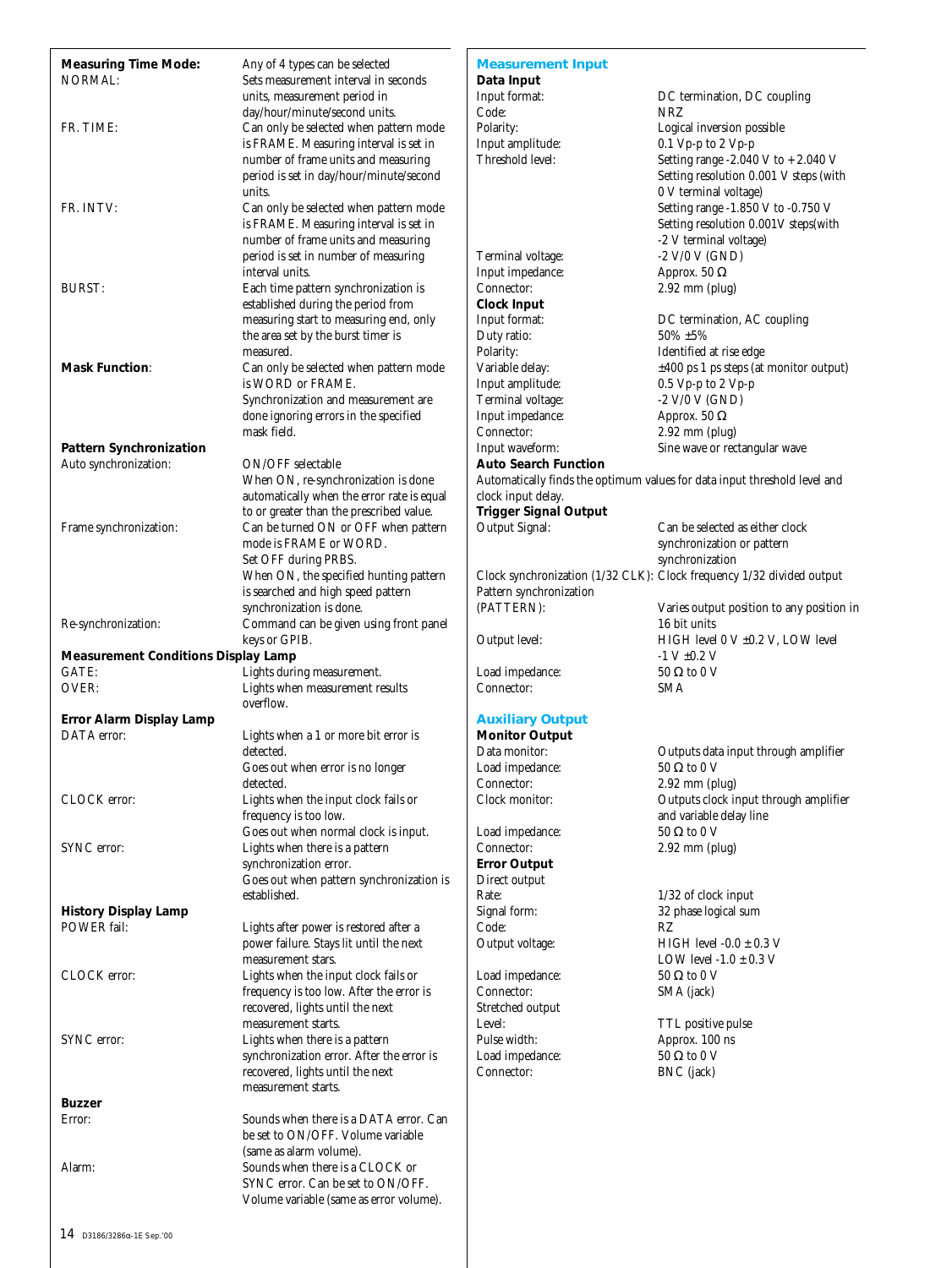## **Control Input**

**External Gate Input** Input level: 0 V/-1 V<br>Input impedance: Approx. Input impedance: Approx. 50 Ω to 0 V<br>Connector: BNC (jack) **External Alternate Input**

Input level:

#### **Patterns**

Same as for the D3186 Pulse Pattern Generator

#### **Timer/Clock**

**Timer/Clock Display**

**Timer Mode**

Internal clock stability:

**System Functions**

**External printer interface:** Standard specification: Centronics specification<br>
Connector: 36 nin micro ribbon Connector: 36 pin micro ribbon<br>
File Function: Same as for the D31

**Remote Control** Interface: GPIB (IEEE 488-1978) **Master/Slave Function**

Controls measurement start/stop BNC (jack)

Function: Switches between patterns A and B in alternate mode. Pattern A at HIGH level, pattern B at LOW level.<br>0 V/-1 V Input impedance: Approx. 50 Ω to 0 V<br>Connector: BNC (iack) BNC (jack)

ELAPSED: Displays the elapsed time since the start of measurement. TIMED: Displays the remaining time until the end of measurement. PERIOD: Displays or sets the measuring period from the start of measurement until the end. INTERVAL: Displays or sets the measuring cycle.<br>BURST TIME: Displays or sets the measuring time political contract the measuring time political contract of the measuring time political contract of the measuring time politi Displays or sets the measuring time per signal burst when the measuring time mode is BURST. REAL TIME: Displays or sets real time as year/month/day/hour or day/hour/minute/second.

When the set period of measurement has elapsed, the measurement is stopped. REPEAT: When the set period of measurement has elapsed, a new measurement is begun. The sequence is repeated until a command to stop is received. UNTIMED: Measurement continues regardless of the set measuring period, until the command to stop is given. **Time Reference Clocks:** Internal, external, selected automatically Internal clock stability: 10 ppm/year External clock input: 10 MHz, 1 Vp-p, AC coupled<br>
Connector: BNC (Jack) BNC (Jack)

**Printer:** Measurement results can be output to an external printer

Same as for the D3186 Pulse Pattern Generator and possible to save measurement results Measurement results: MS-DOS® text format

Function: When used together with the D3186 Pulse Pattern Generator, allows the pattern settings of the D3186 and D3286 to be interlocked. Connection method: Connected by GPIB cable, through each GPIB connector

## **Panel Lock:** Can lock all condition settings except

#### **General Specifications**

Operating temperature range:

Operating humidity range:  $40\%$  to 85% RH<br>Storage temperature range:  $-20\degree C$  to +60 $\degree C$ Storage temperature range:

Power consumption: Mass: 32 kg max. External dimensions: Approx. 266 (H)×424 (W)×

**Standard Accessories**

# Numerical value display: Green 7 segment LED display Set conditions memory: After power has been ON for 12 hours, retained at least 2 weeks (backed up by secondary battery)<br> $0^{\circ}$ C to  $+40^{\circ}$ C +20°C to +30°C (Option 72)<br>40% to 85% RH Storage humidity range:  $30\%$  to 85% RH (without condensation)<br>Power:  $AC 100$  V to 120 V. AC 220 V to 240 V AC 100 V to 120 V, AC 220 V to 240 V (switches automatically) 48 to 63 Hz, sine wave<br>500 VA max.

power ON/OFF, panel lock ON/OFF, GPIB Local return, rear panel DIP switch settings, and buzzer volume level.

550 (D) mm

| Name                                              | Type          | Stock No.        | <b>Ouantity Remarks</b> |                            |
|---------------------------------------------------|---------------|------------------|-------------------------|----------------------------|
| Power Cable                                       | A01402        | DCB-DD2428X01    |                         |                            |
| SMA-SMA Cable                                     | DGM224-00700A | DCB-FF1211X01    | 3                       |                            |
| <b>GPIB Cable</b>                                 | 408JE-101     | DCB-SS1076X02    |                         |                            |
| 3 Pin - 2 Pin Converter<br>Adapter For Power Plug | A09034        | JCD-AL003EX03    |                         |                            |
| 2.92 mm Adapter                                   | 02K121-K00S3  | JCF-BJ001EX05    | 4                       |                            |
| User's Manual                                     |               | JD3286<br>ED3286 |                         | <b>Japanese</b><br>Enalish |

*Please be sure to read the manual of product thoroughly before using the products. Specifications may change without notification.*